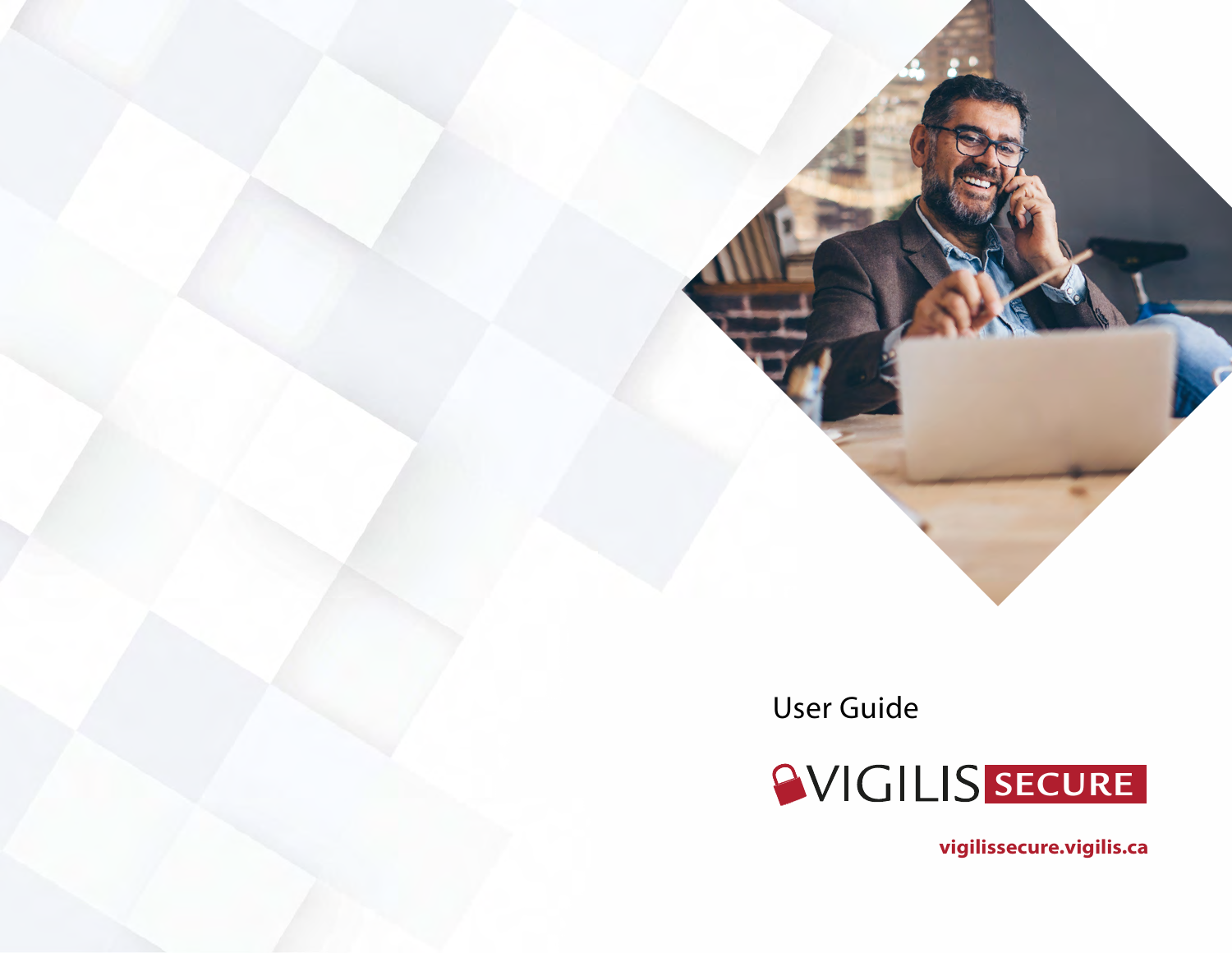## TABLE OF **CONTENT**

#### Secure Space

| The sharing email |  |
|-------------------|--|
| The password      |  |
| Direct access     |  |
| The file area     |  |
| The message area  |  |

For any questions about the VIGILIS Secure portal, please contact us.

By email: administration@vigilis.ca By telephone: 1 888 682-7772

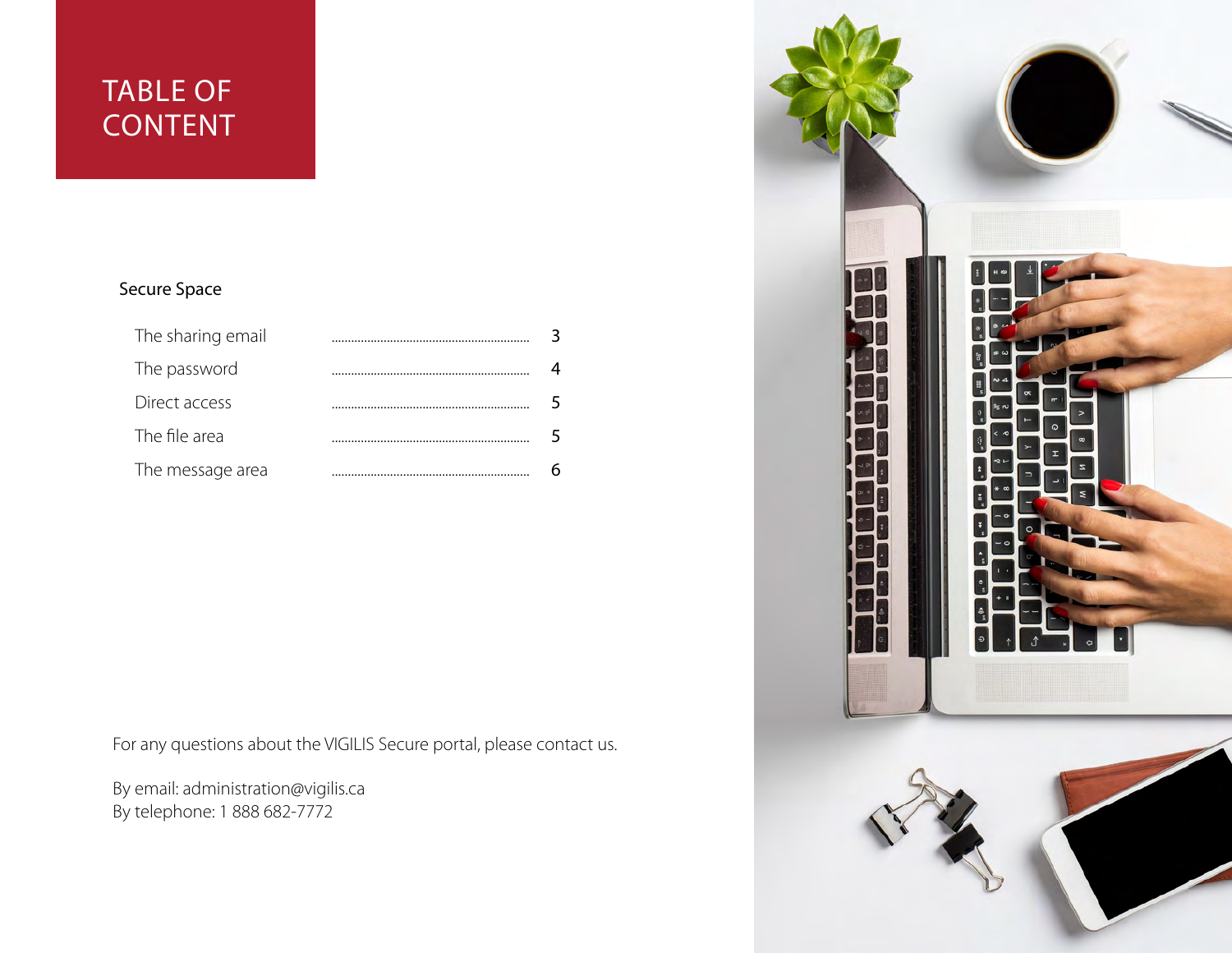# **SVIGILIS SECURE**

#### THE SHARING EMAIL

Once VIGILIS has created your secure space, the VIGILIS | Secure portal will send you an email to the address we have in your customer file, inviting you to configure it. To do this, click on the green «Access your secure space» button which will be in the email.

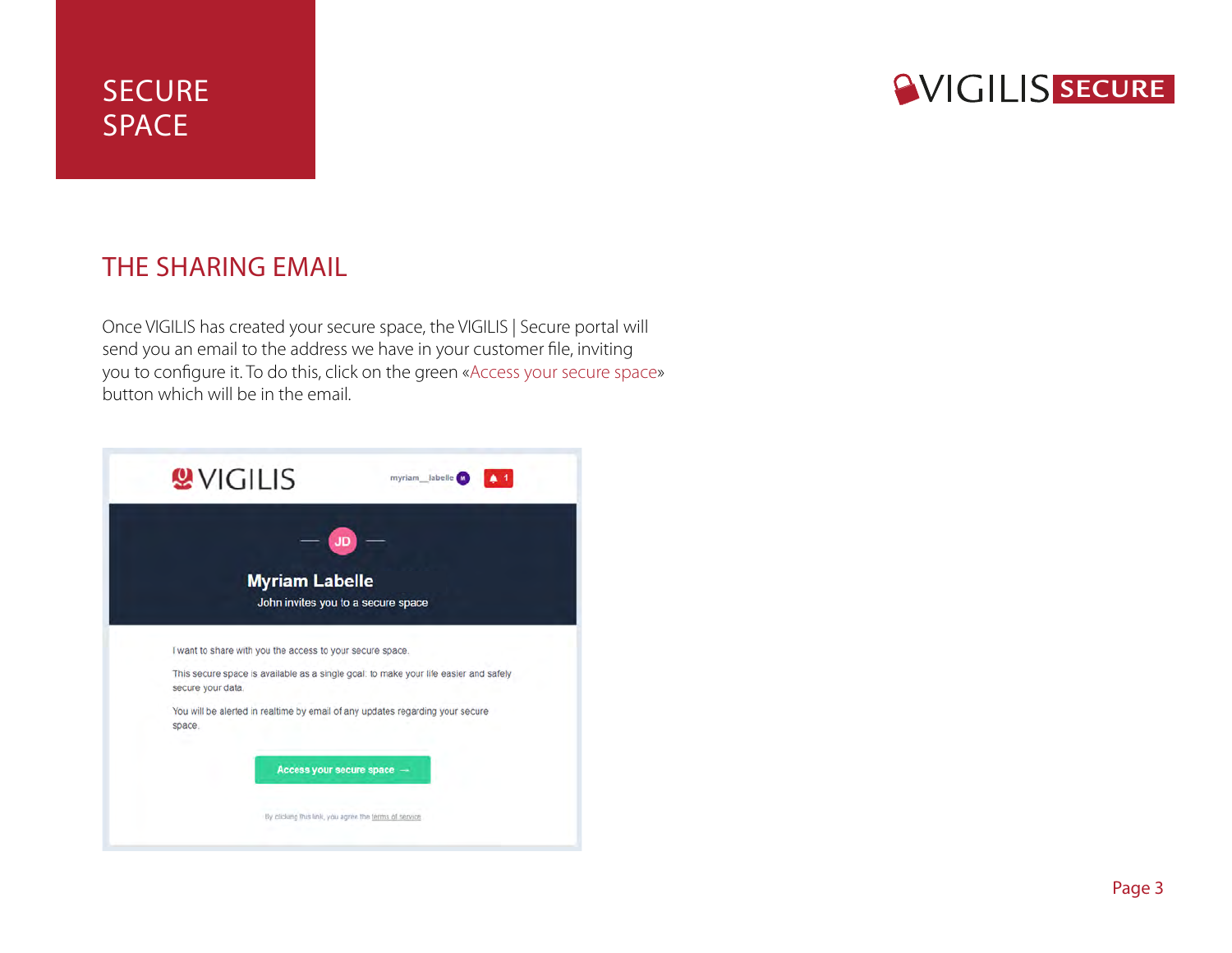# **SVIGILIS SECURE**

#### THE PASSWORD

1. When you log in to the VIGILIS | Secure portal for the first time you will be asked to create your password.

2. Once the password has been created, the last step is to confirm your first and last name in order to receive email alerts when a new document is deposited or a message is sent to you in your VIGILIS | Secure space.

| Email                                                                                                                          | Password                      | Name                                                                  |
|--------------------------------------------------------------------------------------------------------------------------------|-------------------------------|-----------------------------------------------------------------------|
| <b>Myriam Labelle</b>                                                                                                          | Create your password          |                                                                       |
| Welcome to your secure space. You will                                                                                         | ≞                             |                                                                       |
| have access to files and messages<br>exchanged with Le Groupe Vigilis. To make<br>sure you don't miss anything, you'll receive | lower case and one number.    | Your password must contain at least 8 characters, one upper case, one |
| an alert when content is sent to you.<br>Before proceeding, secure the secure                                                  | Confirm password              |                                                                       |
| space to protect access.                                                                                                       | ₽                             |                                                                       |
|                                                                                                                                | Stay logged in on this device |                                                                       |
| Secure space by John<br>ΠD<br>Desormeau of Le Groupe Vigilis                                                                   |                               | Continue →                                                            |

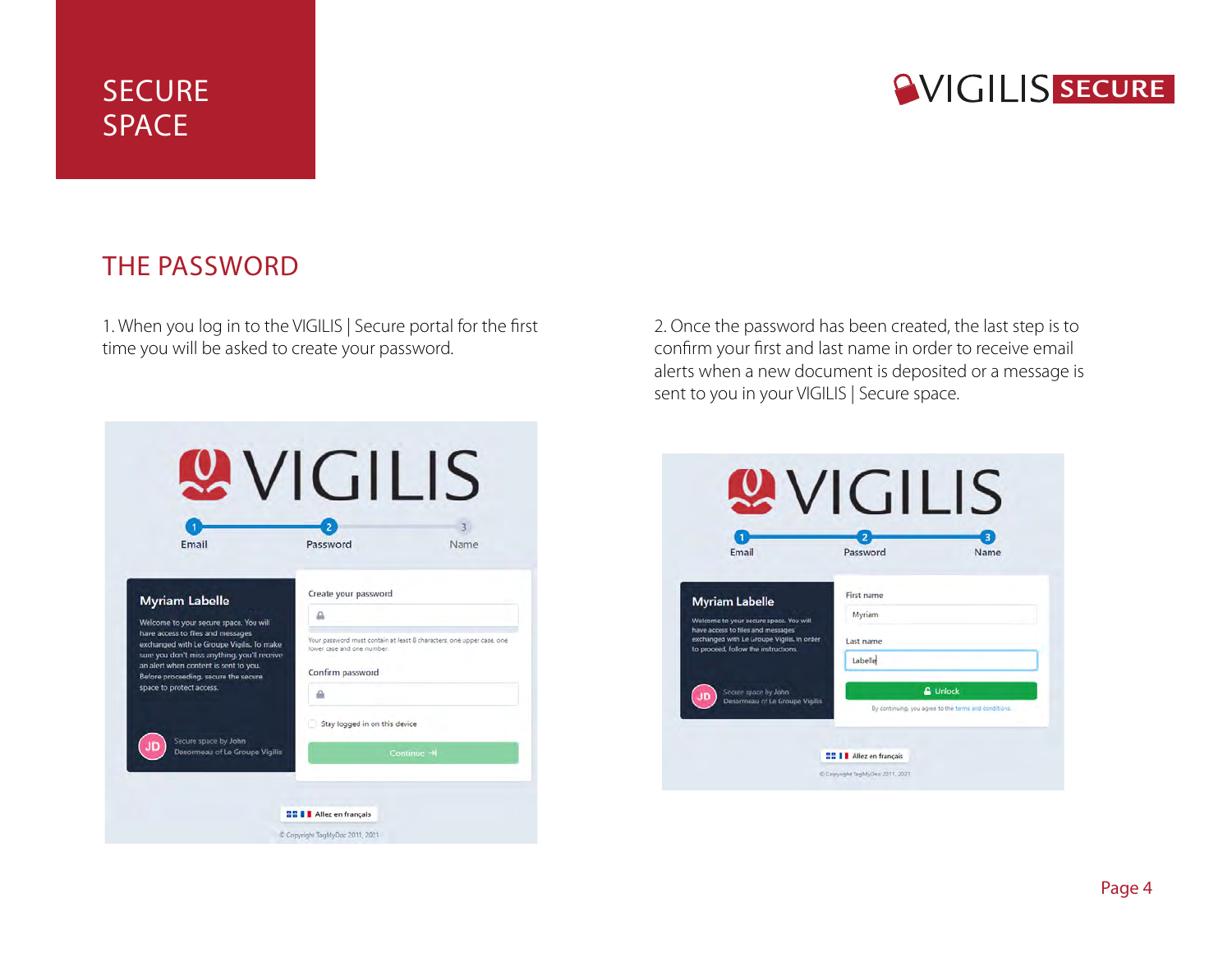# **SVIGILIS SECURE**

#### DIRECT ACCESS

#### **vigilissecure.vigilis.ca**

During your subsequent connections, you will always be greeted by the VIGILIS | Secure home page asking you to enter your email address and your password.

| Email                         |                  |
|-------------------------------|------------------|
| $\checkmark$                  |                  |
| Password                      | Forgot password? |
|                               |                  |
| Stay logged in on this device |                  |
|                               | Login            |

If you forgot your password, the « forgotten password » option will always be present.

#### THE FILE AREA

It is the "core" of the secure space. You will be able to consult or download uploaded files.

When you access your secure space, the blue «Add files» button at the top left will allow you to upload files to it, for example when you wish to send us a confidential document. We will be automatically advised when you do so.

| <b>WVIGILIS</b><br>Secure spaces | Search<br>带<br><b>Myriam Labelle</b><br>Secure space by John Desormeau from Le Groupe Vigilis<br>Add files    |               |               |
|----------------------------------|---------------------------------------------------------------------------------------------------------------|---------------|---------------|
|                                  | 로<br>User-guide.pdf<br><b>Messages</b>                                                                        | <b>EO</b>     | 1 minute ago. |
| $\leftrightarrow$                | $\equiv$ $\equiv$ $\sim$<br>$\mathbb{S}$<br>I S<br>$\overline{\mathsf{u}}$<br>国<br>в<br>$+$<br>Post a message | $\rightarrow$ |               |